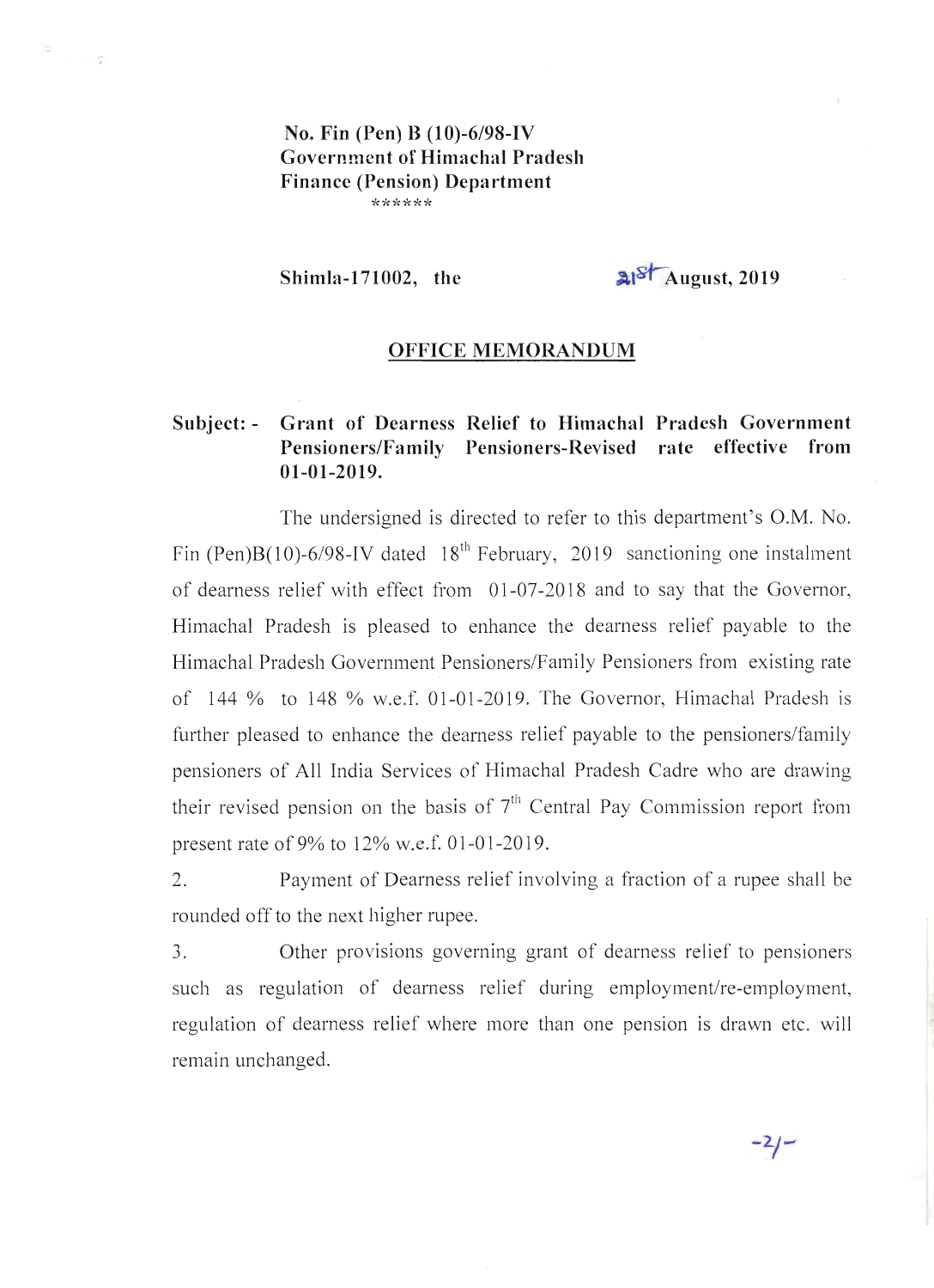4. As dearness relief will now be at a uniform rate, it has been decided to dispense with the issue of enclosing ready reckoner alongwith the dearness relief orders. It will be the responsibility of the Pension Disbursing Authority (PDA), including the Nationalized Banks, etc. to calculate the quantum of dearness relief payable in each individual case.

5. The additional Dearness Relief  $\omega$ 4% and  $\omega$ 3% respectively (enhanced from 144% to 148% and 9% to 12%) shall be paid with the pension/family pension for the month of August, 2019 payable in the month of September, 2019. The arrears accrued on account of dearness relief w.e.f. 01-01-2019 to 31-07-2019 may be paid in one installment, along with pension  $/$ family pension for the month of August, 2019, payable in month of September, 2019.

6. The Accountant General, Treasury Officers and authorized Public Sector Banks are requested to arrange the payment of Dearness Relief to pensioners on the basis of these orders.

By Order

(Prabodh Saxena, lAS) Principal Secretary (Finance) to the Government of Himachal Pradesh.

To

## All Administrative Departments Government of Himachal Pradesh. Visit Finance Department - www.himachal.gov.in/finance/

## No. Fin (Pen) B (10)-6/98 -IV Dated:  $91\frac{87}{\text{August}}$ , 2019

- 1. The Divisional Commissioner Shimla, Mandi and Kangra at Dharamshala Himachal Pradesh.
- 2. All Heads of Departments in Himachal Pradesh.
- 3. The Resident Commissioner, Himachal Pradesh, Himachal Bhawan, 27- Sikandra Road, New Delhi-110001 with 10 spare copies.
- 4. The Accountant General (Audit) Himachal Pradesh, Shimla-171003 with 10 spare copies.

 $-2-$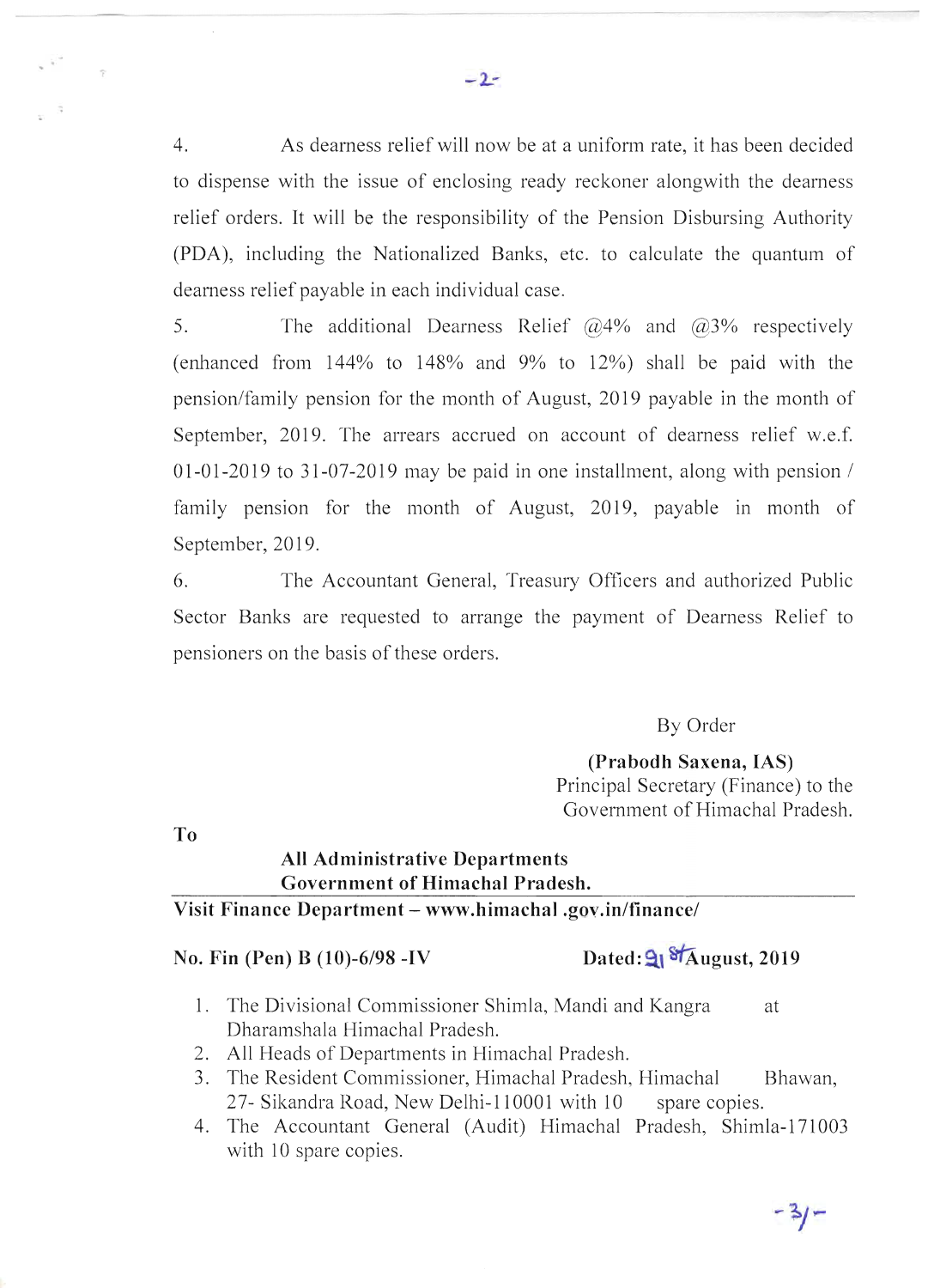- 5. The Accountant General (A&E) Himachal Pradesh Shimla-171003 with 10 spare copies for circulation to all the Accountant General in India with special stamp.
- 6. The Director (Accounts), Cabinet Secretariat, Govt. of India, Rashtrapati Bhavan, New Delhi-I 10004.
- 7. The Divisional Organizer, Punjab, Himachal Pradesh and J&K, Divisions SSB Directorate General of Security, Shimla-171004.
- 8. The Director, H.P. Institute of Public Administration, Mashobra, Shimla-171012.
- 9. The Registrar, H.P. High Court, Shimla-171001.
- 10. All Deputy Commissioners in Himachal Pradesh.
- 11. All District and Session Judges in Himachal Pradesh.
- 12. All District Treasury Officers/ Treasury Officers in H.P. with 10 spare copies.
- 13. All Controllers/Joint Controllers/ Deputy Controllers (F&A)/Asstt. Controllers (F&A)/ Section Officers (F&A) under the Control of Department Treasuries, Accounts & Lotteries, H.P.
- 14. The Pay & Accounts Officer, No. 6, Reserve Bank of India, Sansad Marg, New Delhi-110001.
- 15. The Deputy Commissioner (Relief & Rehabilitation) Raja ka Talab, Nurpur-I76051 (Kangra).
- 16. The Chief General Manager, Reserve Bank of India, C-7, Bandra Kurla Complex, Bandra East Mumbai-400051 with 10 spare copies for necessary action.
- 17.The Executive Director, Reserve Bank of India, Central Office Building  $17<sup>th</sup>$  Floor, Shahid Bhagat Singh Road Mumbai -400001.
- 18. The Managing Director, State Bank of Patiala, The Mall, Patiala, Punjab-147001.
- 19. The General Manager, UCO Bank, Head office-10, Binlahi Trelocav Maharaj Sarani, Kolkata -700001 (West Bengal).
- 20. The General Manager, Union Bank of India, Union Bhavan-239, Vidhan Bhavan Marg, Nariman Point, Mumbai-400021 (Maharashtra).
- 21. The General Manager, Punjab National Bank, Head Office -5, Sansad Marg New Delhi-110001.
- 22. The General Manager, Central Bank of India, Chandramukhi  $16^{th}$ Floor Nariman Point, Mumbai-400021.
- 23. The Deputy General Manager, State Bank of India, Zonal Office, SDA-complex Kasumpti, Shimla-171009 with 10 spare copies.
- 24. The Chief Manager, Central Bank of India, Central Bank Building Sector-17-B, Chandigarh-160017 with 10 spare copies for circulation amongst the Branches of the Bank situated in Himachal Pradesh.

**-1.-**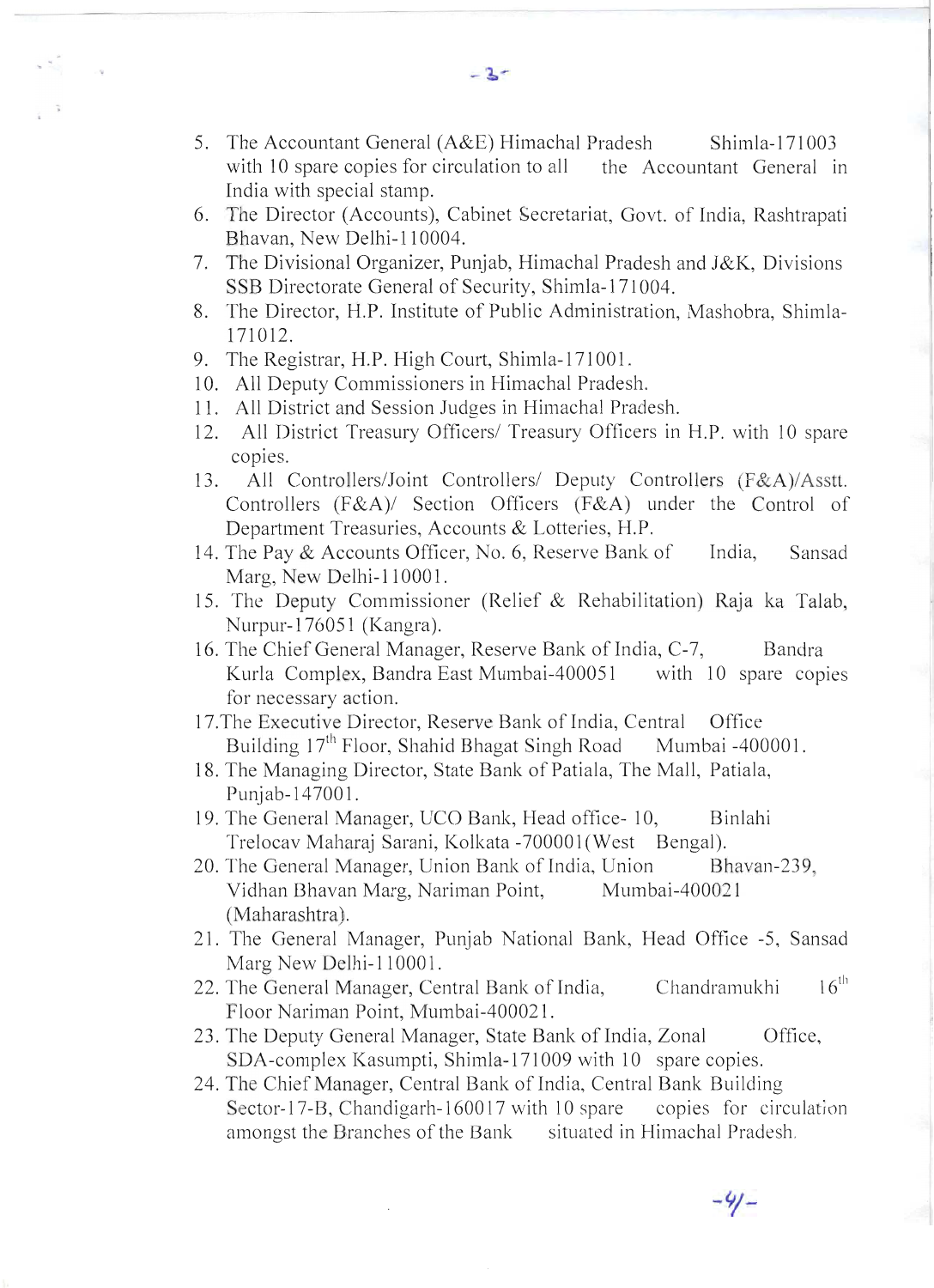- 25. The Deputy General Manager, Union Bank of India, 64/65 Bank Square Sector-17-B, Chandigarh-160017 with 10 spare copies for circulation amongst the Branches of the Bank situated in Himachal Pradesh.
- 26. The Regional Manager, UCO Bank, Zonal Office, Himland Hotel, Shimla-l with 10 spare copies.
- 27.The Regional Manager, UCO Bank, Regional Office, Shyamnagar, Dharamsala-176215 (H.P.) with 10 spare copies.
- 28.The Deputy General Manager, Union Bank of India, Regional Office, SCO 64/65, Bank Square, Sector 17- B,Chandigarh- 160017 with 10 spare copies.
- 29. The Regional Manager, Central Bank of India, Timber House, Shimla-171001 with 10 spare copies.
- 30.The Regional Manager, Punjab National Bank, The Mall, Shimla-171001 (Regional Office) with 10 spare copies.
- 31. The Regional Manager, Punjab National Bank, 287, Civil Lines, Dharamshala, Distt. Kangra, H.P.-176215 with 10 spare copies.
- 32. The Regional Manager, Punjab National Bank, Circle Officer Jail Road Mandi, H.P.-175001 with 10 spare copies for circulation amongst the Branches of the Bank situated in Himachal Pradesh.
- 33. The Zonal Manager, Punjab National Bank, PNB House (Bank square) Sector-17, Chandigarh-160017 with 10 spare copies.
- 34. The General Manager, Bank of India, Star House C-5, G- Block,  $7<sup>th</sup>$ Floor Bandra Kurla Complex, Bandra (Est) Mumbai-40005I .
- 35 .The Zonal Manager, SCO-181-182, Bank of India, Chandigarh Zone, Sector-17 -C, Post Box No.6, Chandigarh-160017.
- 36.The Senior Branch Manager, Bank of India, 45, The Mall Shimla-171001 with 10 spare copies.
- 37. The Chief Manager, State Bank of India, Greater Kailash-l (Zamroodpur), New Delhi-110048.
- 38. The General Manager, State Bank of India, Chandni Chowk Main Branch, New Delhi-110006.
- 39. The Manager, State Bank of India, Nirman Bhawan, Branch Malauna Azad Road, New Delhi-110011.
- 40. The Manager, UCO Bank, 35 Ferozashah Road, GPO ICSSR, New Mandi House Crossing, New Delhi-l 10002.
- 41. The Manager, State Bank of India (Pension Cell), Govindpura Bhopal (M.P.)-462021.
- 42. The Manager, State Bank of India, Sector -35 C, Chandigarh.
- 43. The Manager, Bank of Baroda, CPPC, Head Office, 7<sup>th</sup> Floor, Suraj Plaza-I, Sayajigunj, Baroda, Vadodara, Gujarat-390005.

 $-9-$ 

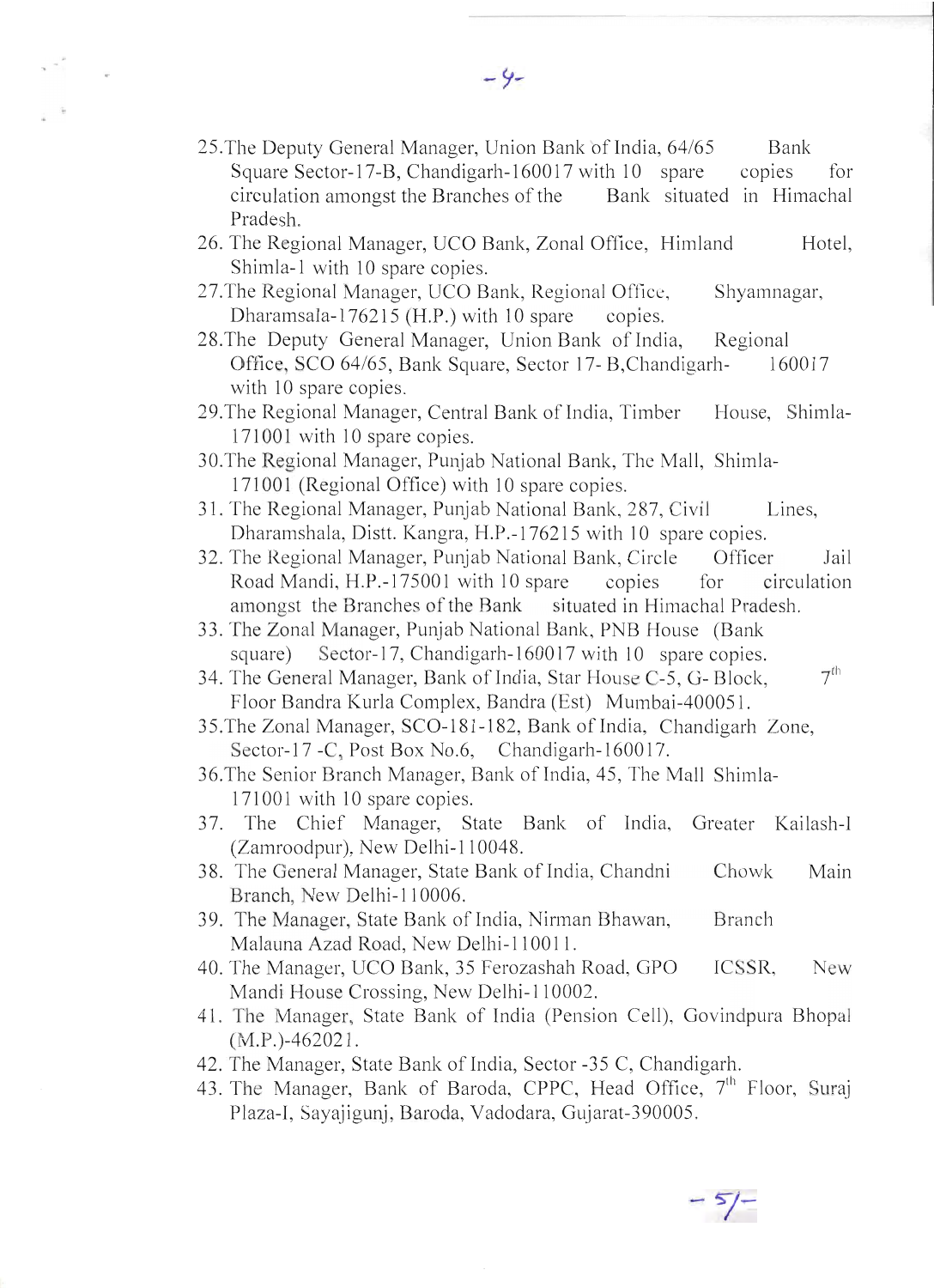- 44. The Asstt. General Manager, State Bank of India, Pension Processing Centre, Chandigarh, Sector-5, 134101 (Haryana). Centralised Panchkula-
- 45. The Manager, Corporation Bank, Bhikaji Kama Palace, 110066. Delhi-
- 46. The Manager, Punjab & Sind Bank Ltd. SAS Nagar, Mohali, Punjab-160055.
- 47. The Under Secretary (Finance Commission), H.P. Sectt. Shimla-171002.
- 48. All Sections of Finance Department, H.P. Sectt. Shimla- 171002.
- 49. The Controller (F&A) Personnel Accounts Department, H.P. Sectt. Shimla-2.
- 50. The Deputy Chief Officer (Accounts), Regional Office, UCO Bank, Sansad Marg, New Delhi-110001.
- 51. Incharge, NIC, H.P. Sectt. Shimla-2 with the request that this order of the State Government may kindly be uploaded on State Finance Department Website so that the Pensioners/Family Pensioners living outside the State may get the benefit of this order in time.

 $D.D.$  Sharma, *IAS*) Special Secretary (Finance) to the Government of Himachal Pradesh

 $-6 -$ 

**Endst.** No. Fin (Pen) B (10)-6/98-IV Dated:  $\frac{2\sqrt{5}}{2}$  August, 2019 **Copy forwarded to:-**

- 1. The Principal Accountant General (A&E), Andhra Pradesh, Hyderabad with 10 spare copies.
- **2.** The Accountant General (A&E), Assam, Guwahati with 10 spare copies.
- **3.** The Accountant General (A&E), Nagaland, Kohima with 10 spare copies.
- **4.** The Accountant General (A&E), Tripura, Agartala with 10 spare copies.
- **5.** The Accountant General (A&E), Meghalaya, Shillong with 10 spare copies.
- **6.** The Accountant General (A&E), Manipur, Imphal with 10 spare copies.
- **7.** The Accountant General (A&E), Bihar, Patna with 10 spare copies.
- **8.** The Accountant General (A&E), Maharashtra, Mumbai with 10 spare copies.
- **9.** The Chief Accountant General (A&E), West Bengal, Kolkata with 10 spare copies.
- **10.** The Accountant General (A&E), Gujrat, Ahmedabad with COpIes. 10 spare

 $-5 -$